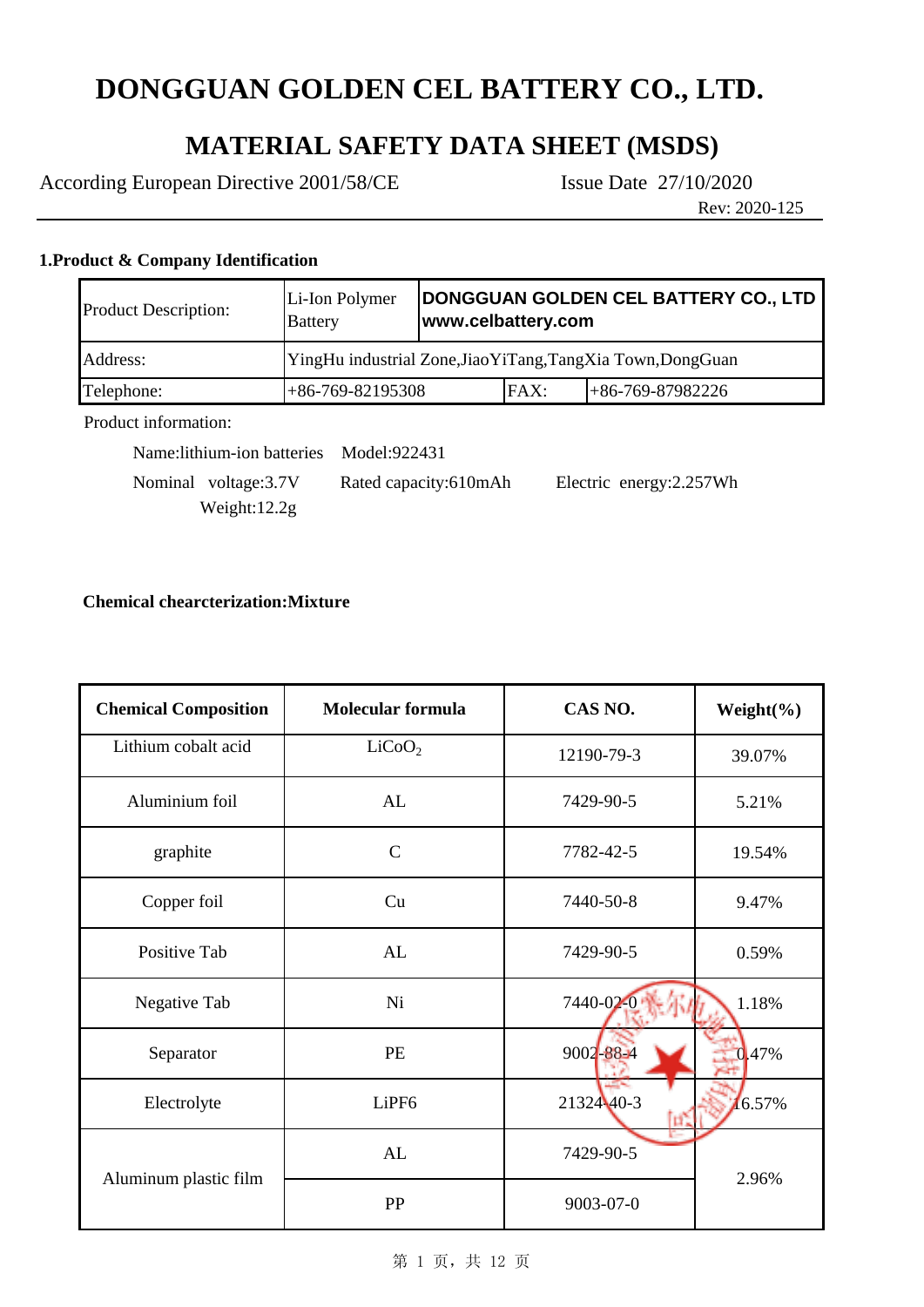### **MATERIAL SAFETY DATA SHEET (MSDS)**

According European Directive 2001/58/CE Issue Date 27/10/2020

Rev: 2020-125

|                     | Epoxy resin     | 38891-59-7  |       |
|---------------------|-----------------|-------------|-------|
| <b>PCM</b>          | Sn              | 7440-31-5   | 3.95% |
|                     | Cu              | 7440-50-8   |       |
|                     | Cu              | 7440-50-8   | 0.95% |
| wire                | Silicone rubber | .           |       |
| Solder wire         | Sn              | 7440-31-5   | 0.02% |
| <b>Kapoton Tape</b> | PolyimideFilm   | 497926-97-3 | 0.02% |
| <b>INK</b>          | <b>INK</b>      |             | 0.00% |

### **3. Hazardous Identification:**

Safety information is given for exposure to the article sa sold,Intended ues of the product should not result in exposure to the chemical substance.This is a battery. In case of rupture:the below hazards exist. **Emergency overview:**This product is an article which contains a chemical substance.

### **GAS# 7429-90-5**

### **Classification according to GHS**

Specific target organ toxicity,repeated exposure(1)(Lung) Substances and mixtures which, in contact with water, emit flammable  $g$  as est $2$ ,

**Label elements**

**Hazard pictogram(s):**



**Signal word:**

**Harzard statement(s):**

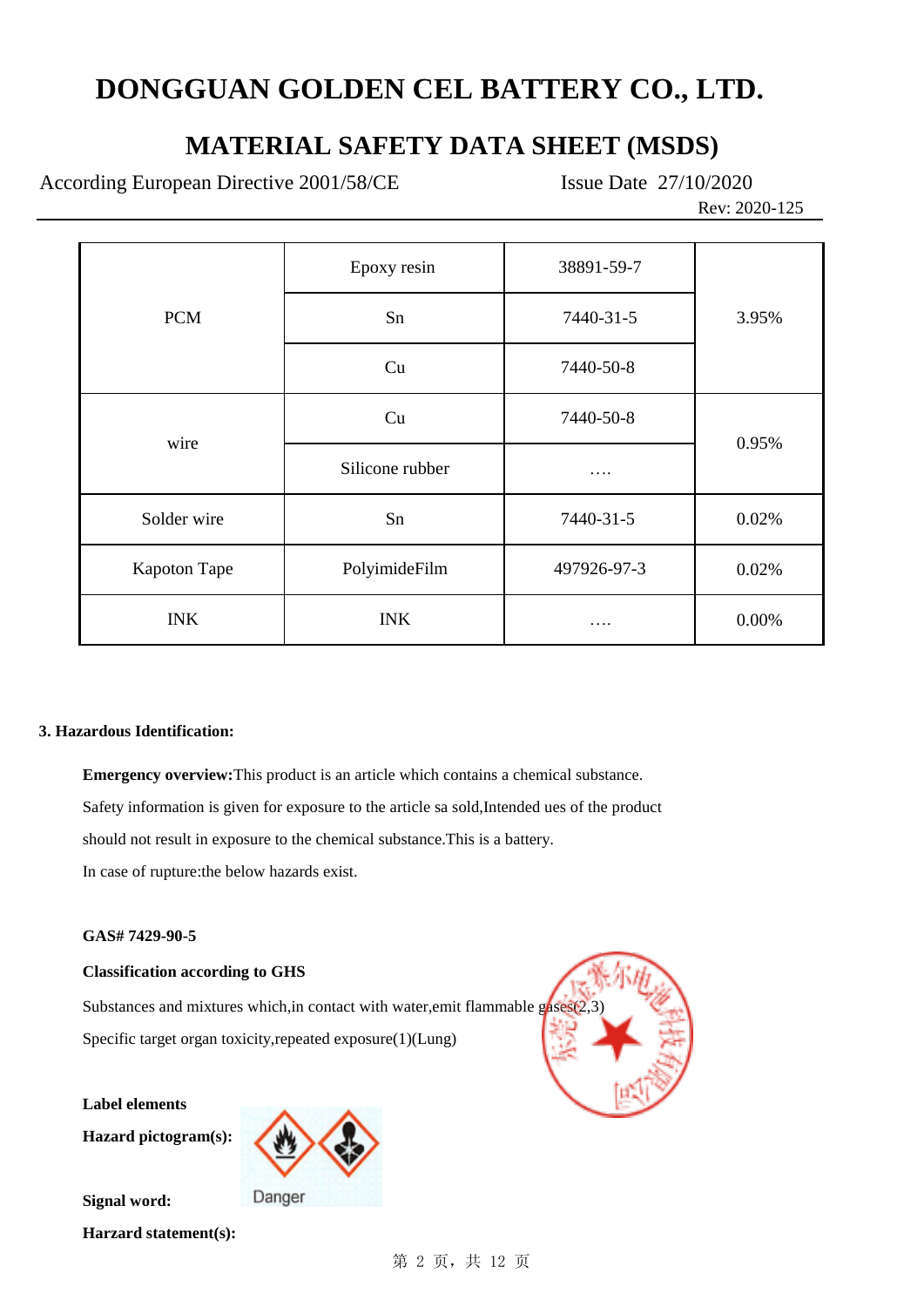### **MATERIAL SAFETY DATA SHEET (MSDS)**

According European Directive 2001/58/CE Issue Date 27/10/2020

Rev: 2020-125

P370+P378 In case of fire:Use the appropriate media put out the fire. P314 Get medical advice if you feel unwell. **Storage** P402+P404 Store in ady place.Store in a closed container. **Disposal: Precaution:** P260 Do not breathe dust. **CAS#7440-50-8 Classification according to GHS** P501 Contents handling to approved wate trestment plants. **Response:** P273 Avoid release to the environment. **Precautionary statement(s):** P302+P335+P334 IF ON SKIN:Brush off loose particles from skim and immerse in cool water. H372 Causes damage to organs through prolonged or repeated exposure(Lung) P231+P232 Handle and store contents under inert gas,Protect from moisture. P280 Wear protective gloves,protective clothing,eye protection and face protection P223 Do not allow contact with water. H413 May cause long lasting harmful effects to aquatic life H261 In contact with water releases flammable gas P264 Wash skin and clothing thoroughly after handling. P270 Do not eat,drink or smoke when using this product.

Sensitisation,skin(1,1A,1B)

Specific target organ toxicity, single exposure(1)(digestive system)

Specific target organ toxicity, single exposure; Respiratoey teact irritation(3)

### 第 3 页, 共 12 页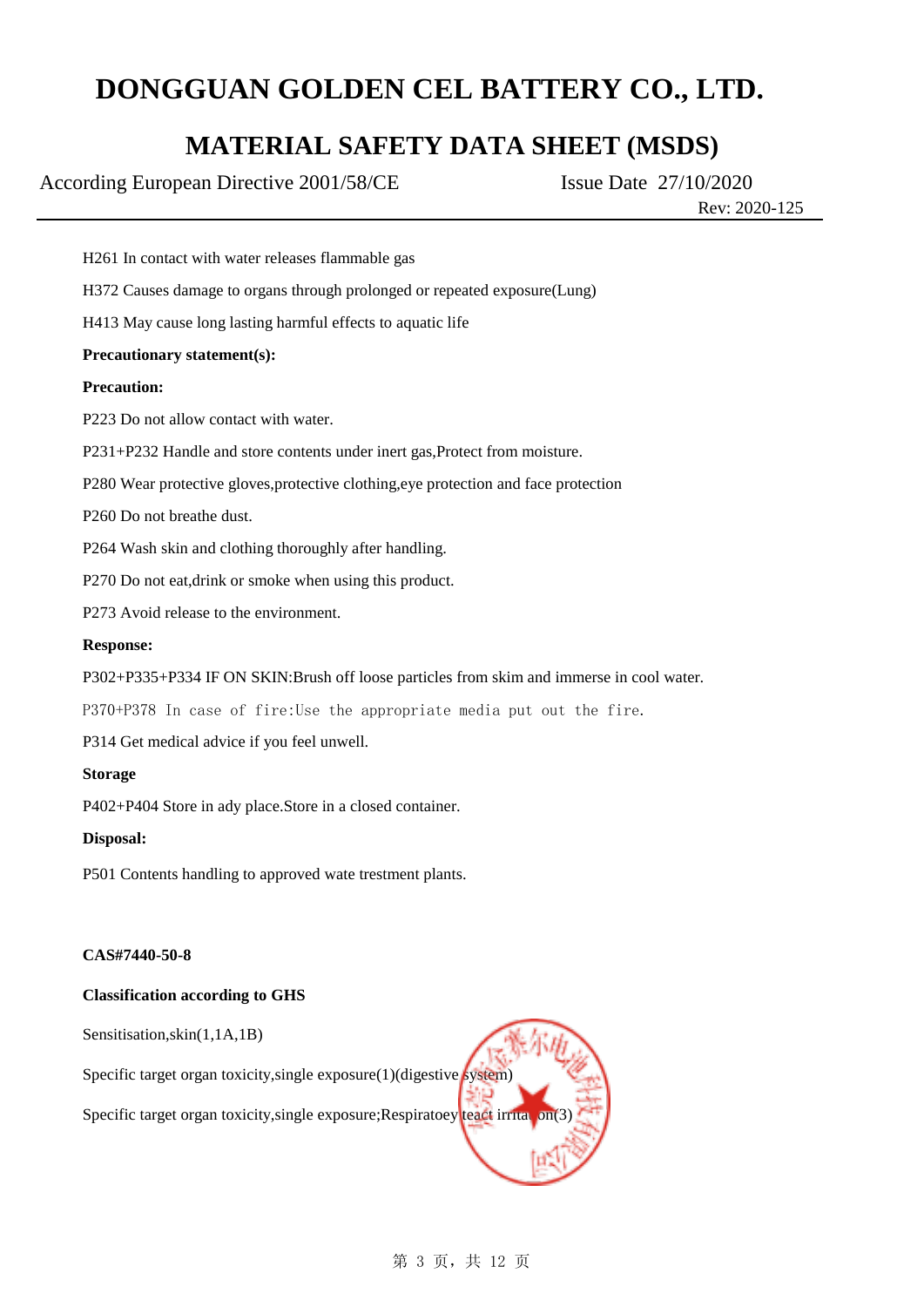### **MATERIAL SAFETY DATA SHEET (MSDS)**

According European Directive 2001/58/CE Issue Date 27/10/2020

Rev: 2020-125

**Label elements**

**Hazard pictogram(s):**



**Signal word:**

**Hazard statement(s):**

H317 May cause an allergic skin reaction

H370 Causes damage to organs(digestive system)

H335 May cause respiratory imitaion

### **Precautionary statement(s):**

### **Prevention:**

P260 Do not breathe dust:

- P272 Contaminated work clothing should not be allowed out of the workplace
- P280 Wear protective gloves,eye protection,face protecion.
- P264 Wash skin and clothing thoroughly affer handling.
- P270 Do not eat,drink or smoke when using this product.
- P271 Use only outdoors or in a well-ventilaed area.

#### **Response:**

- P302+P352 IF ON SKIN:Wask with plenty water.
- P333+P313 IF skin irritation or rash occurs:Get medical advice.
- P321 Specific treatment(See additional emergency instructions).
- P362+P364 Take off contaminated clothing and wash it before reuse.
- P308+P311 IF exposed or concerned:Cell a POISON CENTER.
- P304+P340 IF INHALED:Remove person to fresh air and keep comfortable for breathing.

P312 Call a POISON CENTER or doctor,if you feel unwell.

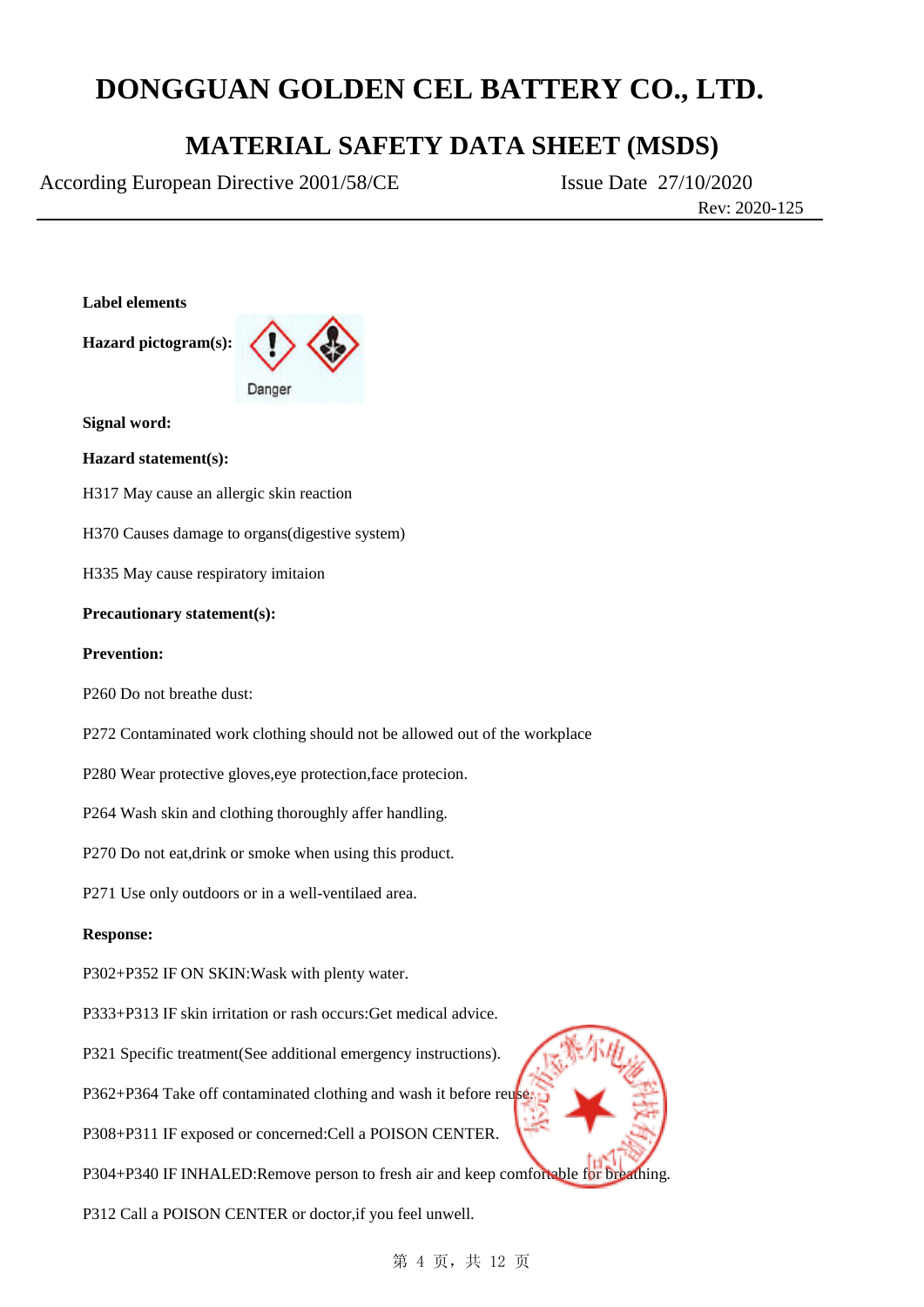### **MATERIAL SAFETY DATA SHEET (MSDS)**

According European Directive 2001/58/CE Issue Date 27/10/2020

Rev: 2020-125

#### **Storage**

P403+P233 Store in a well-ventilated place.Keep container tightly closed.

P405 Store locked up.

#### **Disposal:**

P501 Contents or container handling to approved waste treatment plants.

Other hazards

Physical and chemical hazards:See Section 10

Human health hazards:See Section 11

Environmental hazards:See Section 12

#### **4. First Aid Measures**

### **Description of first aid measures**

**General information** No special measures required.

#### **After eye contact**

Flush eyes with plenty of water for several minutes while holding eyelids open. Get medical attention if irritation persists.

#### **IAfter skin contact**

Remove contaminated clothing and shoes. Immediately wash with water and soap and rinse thoroughly. Wash clothing and shoes before reuse. If irritation occurs, get medical attention.

#### **After inhalation**

attention. Remove victim to fresh area. Administer artificial respiration if breathing is difficult. Seek medic

#### **After swallowing**

Do not induce vomiting. Get medical attention.

**Personal protective equipment for first-aid responders:**Not available **Most important symptoms/sffects,acute and delayed:**Not available

 **Indication of innediate medical attention and special treatment nssded:**Not data available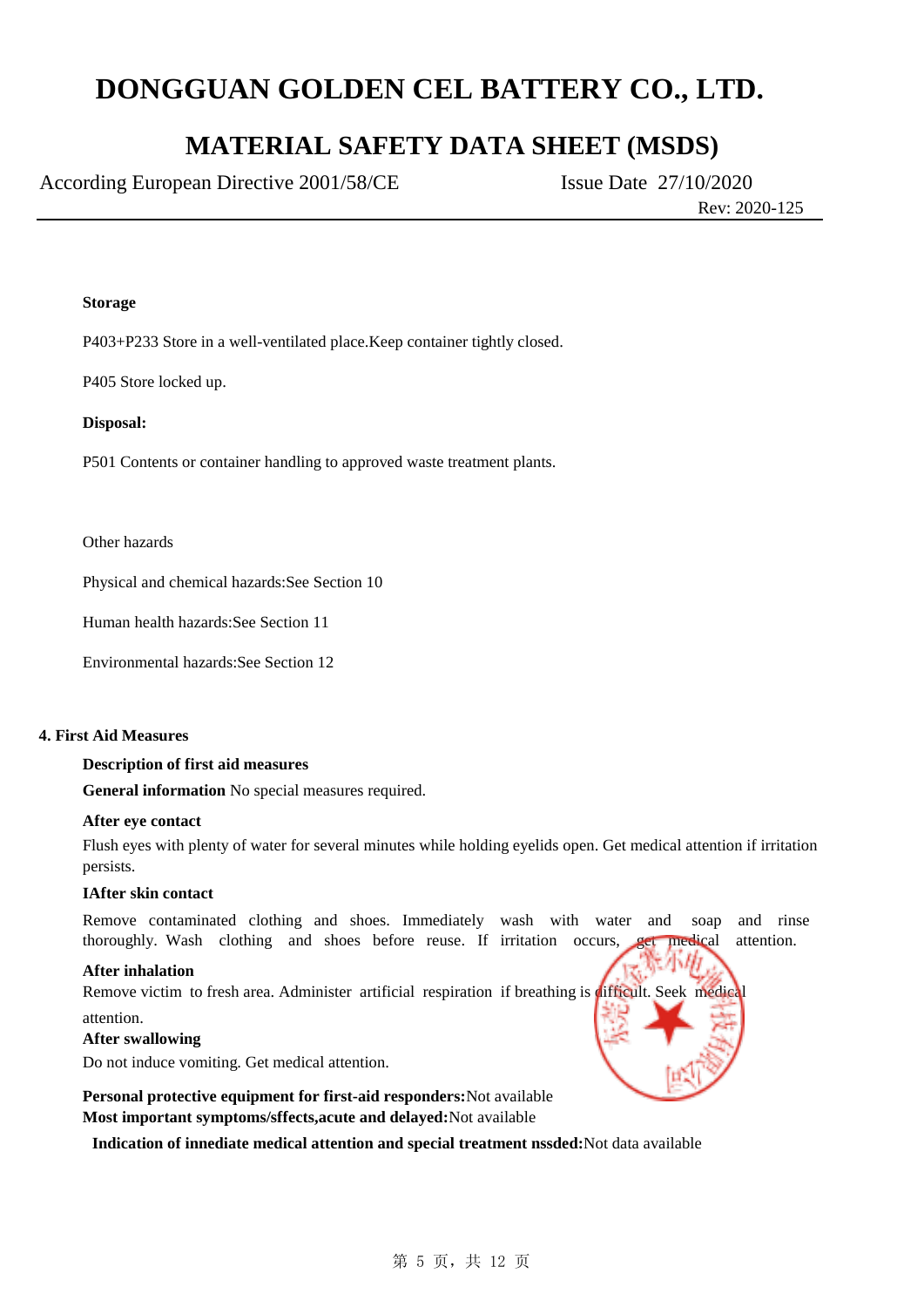### **MATERIAL SAFETY DATA SHEET (MSDS)**

According European Directive 2001/58/CE Issue Date 27/10/2020

Rev: 2020-125

### **5. Fire Fighting Measures**

### **Suitable extinguishing agents**

Use extinguishing agent suitable for local conditions and the surrounding environment Such as dry powder, CO<sub>2</sub>.

**Unsuitable extinguishing medla:**

Not data available.

### **Special hazards arising from the chemical:**

Special hazards arising from the substance or mixture

Battery may burst and release hazardous decomposition products when exposed to a fire situation. Lithium ion batteries contain flammable electrolyte that may vent, ignite and produce sparks when subjected to high temperature( $>150°C(302°F)$ ), when damaged or abused (e.g. mechanical damage or electrical overcharging); may burn rapidly with flare-burning effect; may ignite other batteries in clothes proximity.

### **Specific protective actions fire-fighters:**

Protective squipment:Wear self-contained respirator.Wear fully protective impervions suit.

### **6. Accidental Release Measures**

### **Protective precautions:**

Wear protective equipment. Keep unprotected persons away. Ensure adequate ventilation **Protective equipment:** Not data available.

### **Emergency procedures:**

Remove ignition sources, evacuate area. Sweep up using a method that does not generate dust. Collect as much of the spilled material as possible, placed the spilled material into a suitable disposal container. Keep spilled material out of sewers, ditches and bodies of water.

#### **Enviromental precautions:**

Do not allow material to be released to the environment without proper govemmental permits **Methods and materials for containment and cleaning up:** All waste must refer to United Nations, the national and regulations for disposal. See Section 7 for information on safe handling. See Section 8 for information on personal protection equipment. See Section 13 for disposal information.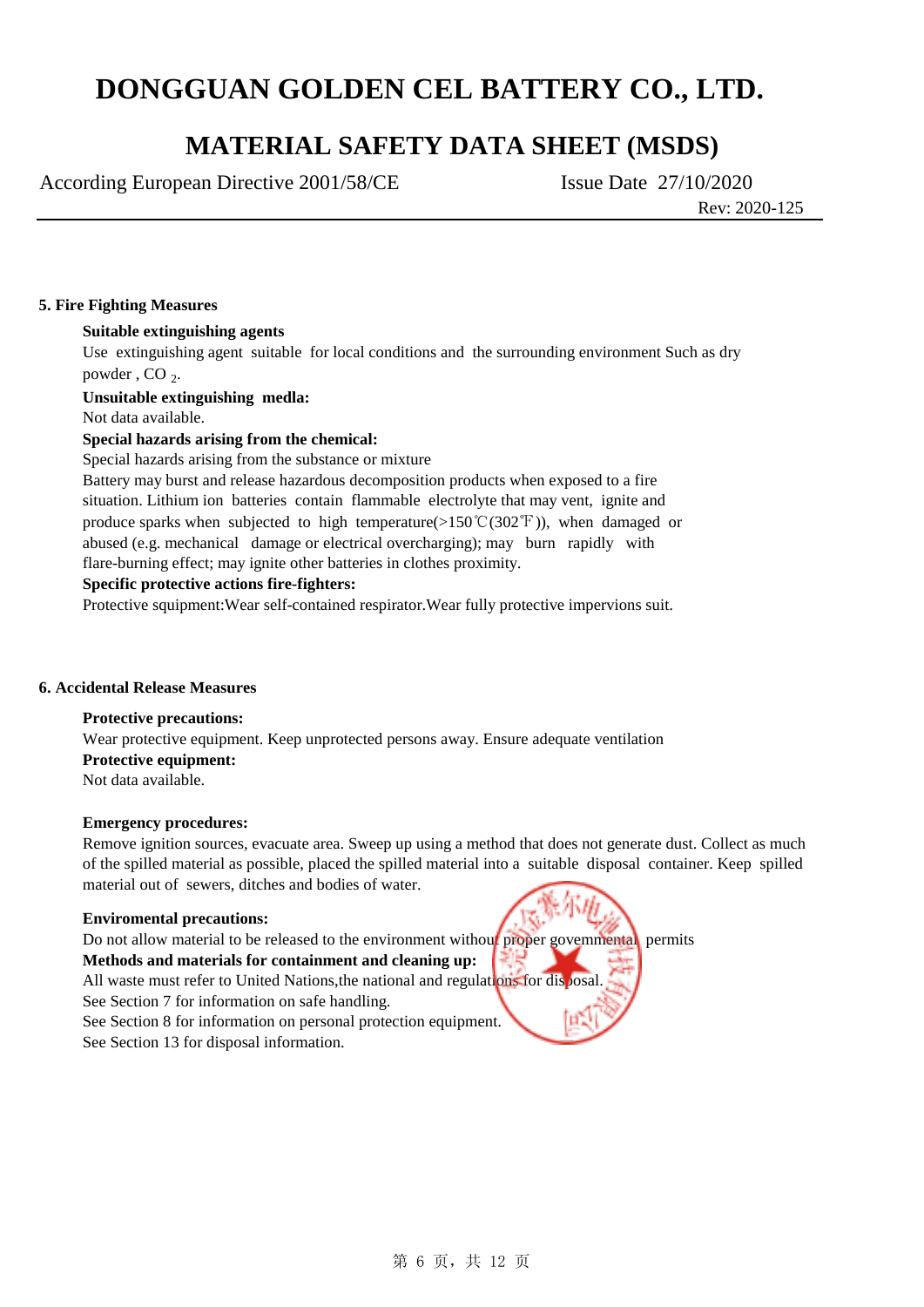### **MATERIAL SAFETY DATA SHEET (MSDS)**

According European Directive 2001/58/CE Issue Date 27/10/2020

Rev: 2020-125

### **7. Handling & Storage**

**Precautions for safe handling**

Consumption of food and beverage should be avoided in work areas. Wash hands with soap and water before eating, drinking. Ground containers when transferring liquid to prevent static accumulation and discharge. **Information about fire and explosion protection** Batteries may explode or cause burns, if disassembled, crushed or exposed to fire or high temperatures. Do not short or install with incorrect polarity.

**Conditions for safe storage, including any incompatibilities**

**Requirements to be met by storerooms and receptacles**

Store in a cool, dry, well-ventilated place.

### **Information about storage in one common storage facility**

Keep away from heat, avoiding the long time of sunlight. **Further information about storage conditions** Keep container tightly sealed. **Specific and use** No further relevant information available.

### **8. Exposure Control/Personal Protection**

### **Control parameters**

| <b>CAS No</b> | <b>ACGIH</b>                                                    | <b>NIOSH</b>                                        | <b>OSHA</b>                                |
|---------------|-----------------------------------------------------------------|-----------------------------------------------------|--------------------------------------------|
| 12190-79-3    | N/A                                                             | N/A                                                 | N/A                                        |
| 24937-79-9    | N/A                                                             | N/A                                                 | N/A                                        |
| 7782-42-5     | <b>TLV-TWA</b><br>2mg/m3                                        | REL-TWA 2.5mg/m3                                    | PEL-TWA 15mppcf<br>PEL-TWA 20mppcf         |
| 61789-96-6    | N/A                                                             | N/A                                                 | N/A                                        |
| $96-49-1$     | N/A                                                             | N/A                                                 |                                            |
| 7429-90-5     | <b>TLV-TWA</b><br>1mg/m3                                        | REL-TWA 2mg/m3<br>REL-TWA 5mg/m3<br>REL-TWA 10mg/m3 | PEL-TWA 5mg/m3<br>PEL-TWA1<br>$\mathbf{m}$ |
| 7440-50-8     | <b>TLV-TWA</b><br>0.2mg/m3<br><b>TLV-TWA</b><br>$1 \text{mg/m}$ | REL-TWA 1mg/m3<br>REL-TWA 0.1mg/m3                  | REL-TWA 0.1ng/m3<br>REL-TWA Img/m3         |
| 9002-88-4     | N/A                                                             | N/A                                                 | N/A                                        |
| 21324-40-3    | N/A                                                             | N/A                                                 | N/A                                        |
| 9003-07-0     | N/A                                                             | N/A                                                 | N/A                                        |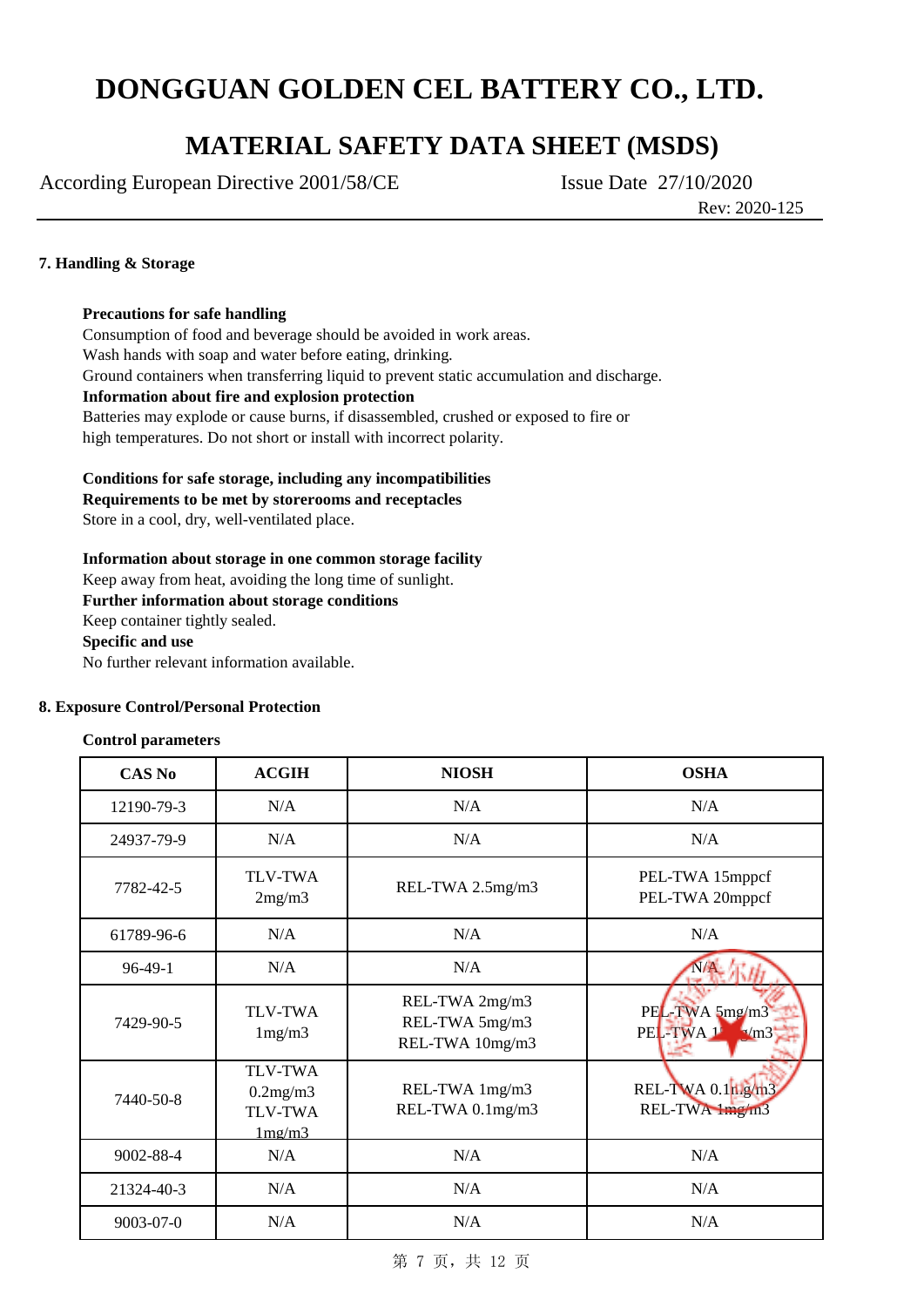### **MATERIAL SAFETY DATA SHEET (MSDS)**

According European Directive 2001/58/CE Issue Date 27/10/2020

Rev: 2020-125

### **Appropriate engineering conteols:**

The usual precautionary measures for handing chemicals should be followed

Keep away form foodstuffs,beverages and feed.

Remove all soild and contaminated clothing immediately.

Wash hands before breaks and at the end of work.

### **Personal Protective Equipment**

**Respiratory protection:**Wear suitable protective mask in order to reduce the respiratory System.A large number of leakage,

wear chemical protective clothing,including self-contained breating apparatus.

**Hand Protection:**Wear appropriate protective gloves to reduce skin contact.

**Eyes Protection:**Wear safety goggles or eye protection cimbined with respiratory protection

**Skin and Boby Protection:** Working environment required, wear suitable protective clothing to minimize contact with skin.

The type of protective equipment must be accoring to the concentration and the content of certain hazardous

### **9. Physical and Chemical Properties**

### **Information on basic physical and chemical properties**

| Colour:                                  | Silver.        |
|------------------------------------------|----------------|
| Physical State:                          | Prismatic.     |
| Odour:                                   | Not available. |
| <b>Odour threshold:</b>                  | Not available. |
| pH:                                      | Not available. |
| <b>Melting point/freezing point:</b>     | Not available. |
| Initial boiling point and boiling range: | Not available. |
| <b>Flash point:</b>                      | Not available. |
| <b>Evaporation rate:</b>                 | Not available. |
| Flammability(solid,gas):                 | Not available. |
| <b>Explosion Limits (vol% in air):</b>   | Not available. |
| Vapour pressure, kPa at 20°C:            | Not available. |
| <b>Vapour density:</b>                   | Not available. |
| Density/Relative density(water=1):       | Not available. |
| solubility(ies):                         | Not available. |
| Partotion coefficient:n-octanol/warter:  | Not available  |
| <b>Auto-ignition temperature:</b>        | Not available  |
| <b>Decomposition temperature:</b>        | Not available. |
| <b>Viscosity</b>                         | Not available. |
| <b>Other information:</b>                |                |
| <b>Voltage</b>                           | 3.7V           |
| Electric capacity                        | 610mAh         |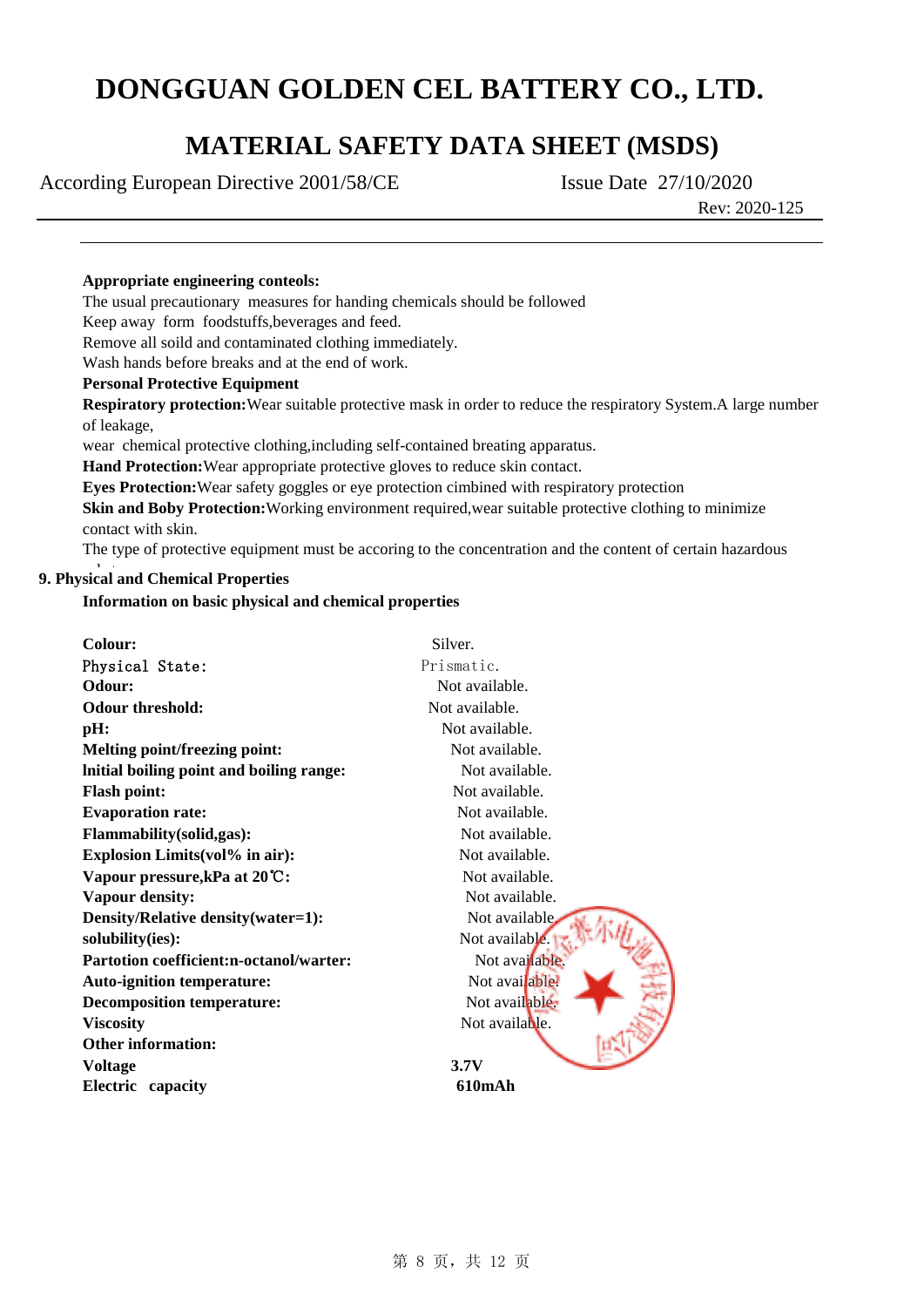### **MATERIAL SAFETY DATA SHEET (MSDS)**

According European Directive 2001/58/CE Issue Date 27/10/2020

Rev: 2020-125

### **10. Stability and Reactivity**

**Reactivity:** Data not available. **Chemical stability:** Stable. **Possibility of hazardous reactions:** Data not available. **Conditions to Avoid:** Fiames, sparks,and other sources of ignition, incompatible materials **Incompatibilities materials:**Oxidizing agents,acid,base **Hazardous decomposition products:**Carbon monoxide,carbon dioxide,lithium oxide fumes

### **11. Toxicological information**

| <b>Acute Toxicity</b> |                      |
|-----------------------|----------------------|
| CAS No.               | LC50/LD50            |
| 12190-79-3            | Not available.       |
| 24937-79-9            | Not available.       |
| 7782-42-5             | Not available.       |
| 61789-96-6            | Not available.       |
| $96-49-1$             | LD50Rat(0ral):10g/kg |
| $9003 - 07 - 0$       | Not available.       |
| 7429-90-5             | Not available.       |
| 7440-50-8             | Not available.       |
| 9002-88-4             | Not available.       |
| 21324-40-3            | Not available.       |

**Skin corrosion/irritation:**Not available.

**Serious eye damage/irrirritation:**Not available.

**Respiratory or Skin sensitization:**Not available.

**Germ Cell mutagenicity:**Not available.

**Carcinogenicity:**Not available.

**Reproductive toxicity:**Not available.

**Specific target organ toxicity-Single exposure:**Not available.

**Specific target organ toxicity-Reprated exposure:**Not available.

**Aspiration hazard:**Not available.

**Information on the likely of exposure:**Not available.

**Eye:**Not available.

**Skin:**Not available.

**Ingestion:**Not available.

**Inhalation:**Not available.

#### **12. Ecological information**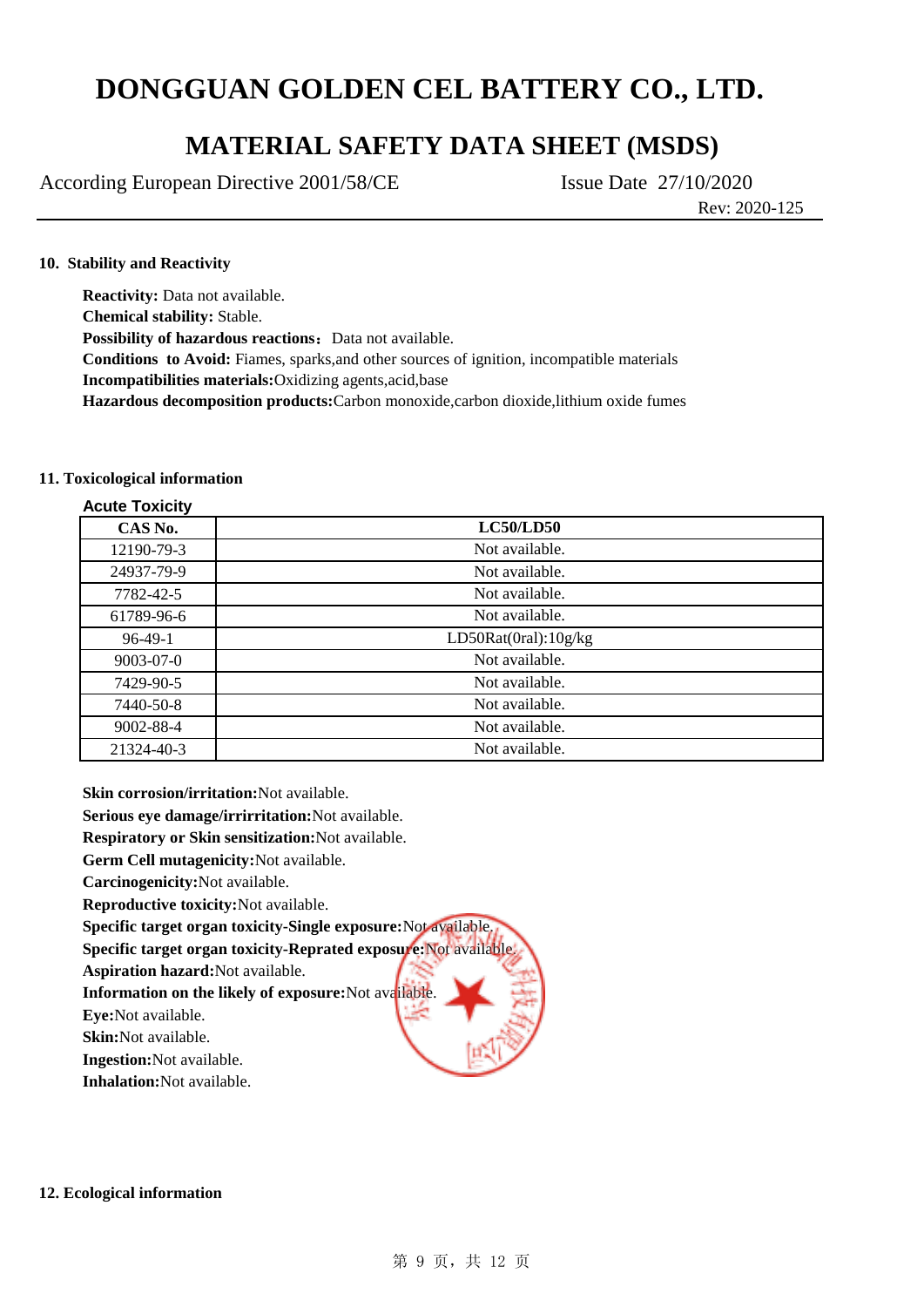### **MATERIAL SAFETY DATA SHEET (MSDS)**

According European Directive 2001/58/CE Issue Date 27/10/2020

Rev: 2020-125

**Ecological toxicity:** No data available. **Persistence and degradability:** No data available. **Bioaccumulative potential:** No data available. **Mobility in soil:** No data available. **Other adverse effects:**No data available.

### **13. Disposal considerations**

### **Disposal methods:**

### **Recommendation:**

Consult state,local or national regulations to ensure proper disposal.

### **Uncleaned packaging**

**Recommendation:**Disposal must be made according to official regulations.

### **14. Transport Information**

According to the Packing Instruction 965~967 Section II IATA DGR 61<sup>st</sup> Edition for transportation, or the special

provision 188 of IMDG, or the <<Recommendations On The Transport Of

Dangerous Goods-Model Regulations>>IMDG Code 2018 Edition (Amdi 39-18).

More information concerning shipping, testing, marking and packaging can be obtained from Label master at http://www.labelmaster.com.

Separate Lithium-ion batteries when shipping to prevent short-circuiting. They should be packed in strong packaging for support during transport. Take in a cargo of them without falling, dropping, and breakage. Prevent collapse of cargo piles and wet by rain. Transport Fashion: By air, by sea, by railway, by road.

### **15. Regulatory Informatin**

### **Safety, health and environmental regulations/legislation specific for the substance or mixture**

| CAS No.    | <b>TSCA</b> | <b>IECSC</b> | <b>DSL/NDSL</b>   | EINECS/ELINCS/<br>MTD |
|------------|-------------|--------------|-------------------|-----------------------|
| 12190-79-3 | Listed      | Listed       | <b>Listed DSL</b> | Listed                |
| 24937-79-9 | Listed      | Listed       | <b>Listed DSL</b> | Listed                |
| 24937-79-9 | Listed      | Listed       | Listed DSL 尔山     | Listed                |
| 9002-88-4  | Listed      | Listed       | Listed DSL        | Listed                |
| 7440-50-8  | Listed      | Listed       | Listed DSL        | Listed                |
| 7429-90-5  | Listed      | Listed       | Listed DSL        | Listed                |
| 9003-07-0  | Listed      | Listed       | Listed DSL<br>ĪЕÑ | Not Listed            |
| 61789-96-6 | Listed      | Listed       | <b>Listed DSL</b> | Not Listed            |
| 21324-40-3 | Listed      | Listed       | Listed DSL        | Listed                |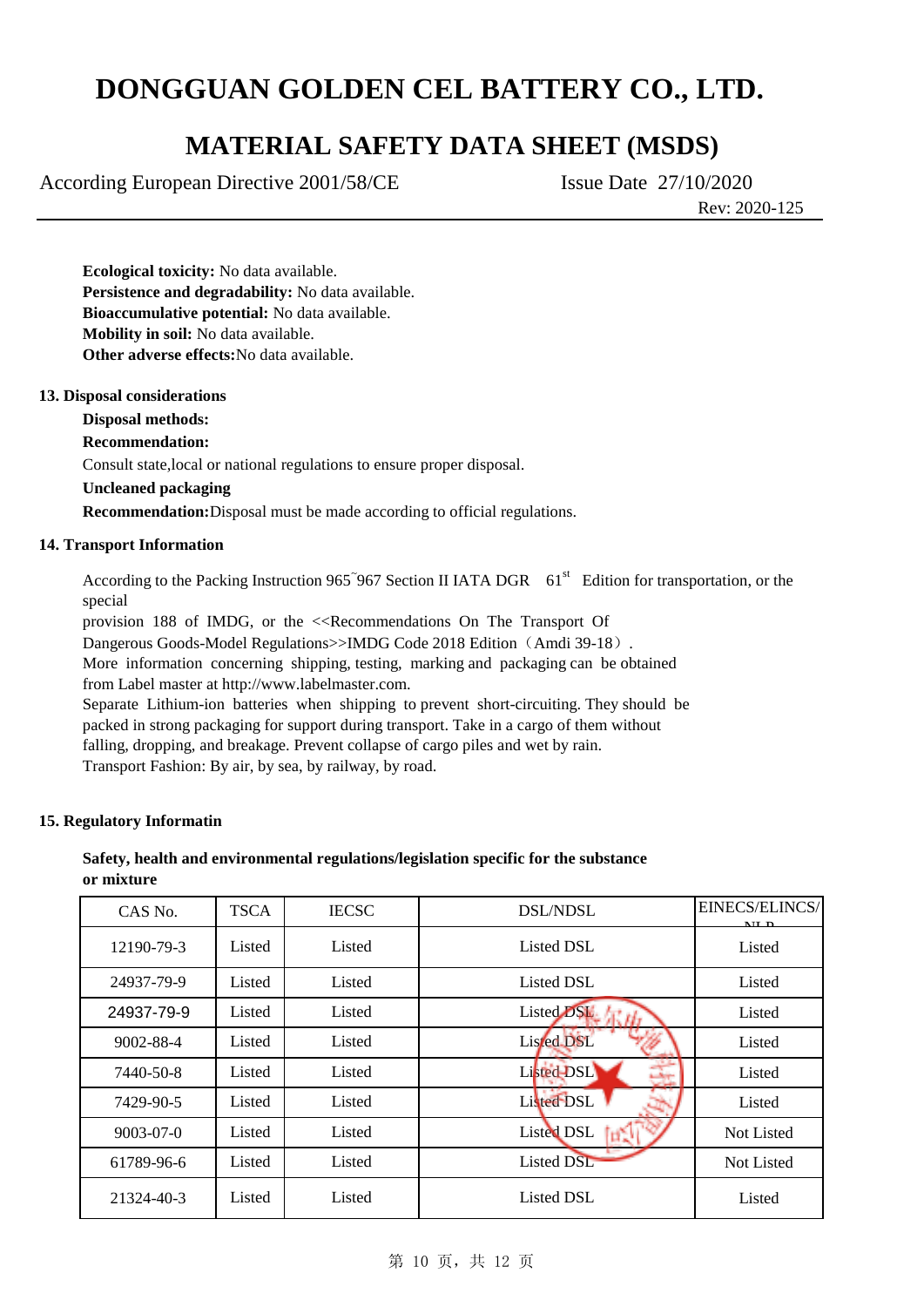### **MATERIAL SAFETY DATA SHEET (MSDS)**

According European Directive 2001/58/CE Issue Date 27/10/2020

Rev: 2020-125

| $96-49-1$                                                                                                                                                                                                                                                          | Listed                                      | Listed                                              | Listed DSL                                                            | Listed |  |  |  |
|--------------------------------------------------------------------------------------------------------------------------------------------------------------------------------------------------------------------------------------------------------------------|---------------------------------------------|-----------------------------------------------------|-----------------------------------------------------------------------|--------|--|--|--|
| <b>16. Additional Information</b>                                                                                                                                                                                                                                  |                                             |                                                     |                                                                       |        |  |  |  |
| <b>Abbreviations and acronyms</b>                                                                                                                                                                                                                                  |                                             |                                                     |                                                                       |        |  |  |  |
|                                                                                                                                                                                                                                                                    |                                             |                                                     |                                                                       |        |  |  |  |
| CAS:                                                                                                                                                                                                                                                               |                                             | Chemical Abstracts Service;                         |                                                                       |        |  |  |  |
| EC:                                                                                                                                                                                                                                                                | European Commission;                        |                                                     |                                                                       |        |  |  |  |
| ACGIH:                                                                                                                                                                                                                                                             |                                             |                                                     | American Conference of Governmental Industrial Hygienists             |        |  |  |  |
| NIOSH:                                                                                                                                                                                                                                                             |                                             |                                                     | US National Instietute for Occupational Safety and Health             |        |  |  |  |
| <b>OSHA:</b>                                                                                                                                                                                                                                                       |                                             | US Occupational Safety and Health                   |                                                                       |        |  |  |  |
| TLV:                                                                                                                                                                                                                                                               | <b>Threshold Limit Value</b>                |                                                     |                                                                       |        |  |  |  |
| TWA:                                                                                                                                                                                                                                                               |                                             | Time Weighted Average                               |                                                                       |        |  |  |  |
| <b>STEL:</b>                                                                                                                                                                                                                                                       |                                             | Short Term Exposure Limit                           |                                                                       |        |  |  |  |
| PEL:                                                                                                                                                                                                                                                               |                                             | Permissible Exposure Level                          |                                                                       |        |  |  |  |
| PEL:                                                                                                                                                                                                                                                               |                                             | Recommended Exposure Limit                          |                                                                       |        |  |  |  |
| <b>PC-STEL:</b>                                                                                                                                                                                                                                                    |                                             | Permissible concentraion-time weighted average      |                                                                       |        |  |  |  |
| <b>PC-TWA:</b>                                                                                                                                                                                                                                                     |                                             | Permissible concentraion-short time exposure limeit |                                                                       |        |  |  |  |
| LC50:                                                                                                                                                                                                                                                              | Lethal concentration, 50 percent kill       |                                                     |                                                                       |        |  |  |  |
| LD50:                                                                                                                                                                                                                                                              |                                             | Lethal dose,50 percent kill                         |                                                                       |        |  |  |  |
| IARC:                                                                                                                                                                                                                                                              | International Agency for Research on Cancer |                                                     |                                                                       |        |  |  |  |
| EC50:                                                                                                                                                                                                                                                              | Median effectibve concentration             |                                                     |                                                                       |        |  |  |  |
| BCF:                                                                                                                                                                                                                                                               | <b>Bioconcentration Factor</b>              |                                                     |                                                                       |        |  |  |  |
| BOD:                                                                                                                                                                                                                                                               |                                             | Biochemical oxygen demand                           |                                                                       |        |  |  |  |
| NOEC:                                                                                                                                                                                                                                                              |                                             | No observed effect concentration                    |                                                                       |        |  |  |  |
| NTP:<br><b>US National Toxicology Program</b>                                                                                                                                                                                                                      |                                             |                                                     |                                                                       |        |  |  |  |
| <b>RTECS:</b>                                                                                                                                                                                                                                                      |                                             | Registry of Toxic Effects of Chemical Substances    |                                                                       |        |  |  |  |
| IATA:                                                                                                                                                                                                                                                              |                                             | <b>International Air Transport Association</b>      |                                                                       |        |  |  |  |
| IMDG:                                                                                                                                                                                                                                                              |                                             | <b>International Maritime Dangerous Goods</b>       |                                                                       |        |  |  |  |
| TDG:                                                                                                                                                                                                                                                               |                                             |                                                     | Recommendations on the TRANSPORT OF DANGEROUS GOODS Model Regulations |        |  |  |  |
| TOC:                                                                                                                                                                                                                                                               | <b>Total Organic Carbon</b>                 |                                                     |                                                                       |        |  |  |  |
| TSCA:                                                                                                                                                                                                                                                              | Toxic Substances Control Act of USA         |                                                     |                                                                       |        |  |  |  |
| DSL:                                                                                                                                                                                                                                                               |                                             | the Domestic Substances List of Canada              |                                                                       |        |  |  |  |
| NDSL:                                                                                                                                                                                                                                                              |                                             | the Non-domestic Substances List of Canada          |                                                                       |        |  |  |  |
| 17.UN Classes:                                                                                                                                                                                                                                                     |                                             |                                                     |                                                                       |        |  |  |  |
| Classified as Lithium ion batteries (UN3481), 2020IATA Dangerous Goods regulations 61 <sup>st</sup> edition Packing<br>Instruction PI967 Section II is applied. The product is handled as Non-Dangerous-Goods by meeting the<br>光压舟<br>following requirements. (1) |                                             |                                                     |                                                                       |        |  |  |  |

Lithium ion cells and batteries offered for transport are not subject to other additional requirements of the UN

Regulations if they meet the following: (1) (3)

1. for cells, the watt-hour rating is not more than 20Wh;

2. for batteries, the watt-hour rating is not more than 100Wh.

3. each cell or battery is of the type proven to meet the requirements of each test in the UN Manual of Tests and Criteria Part III subsection 38.3.